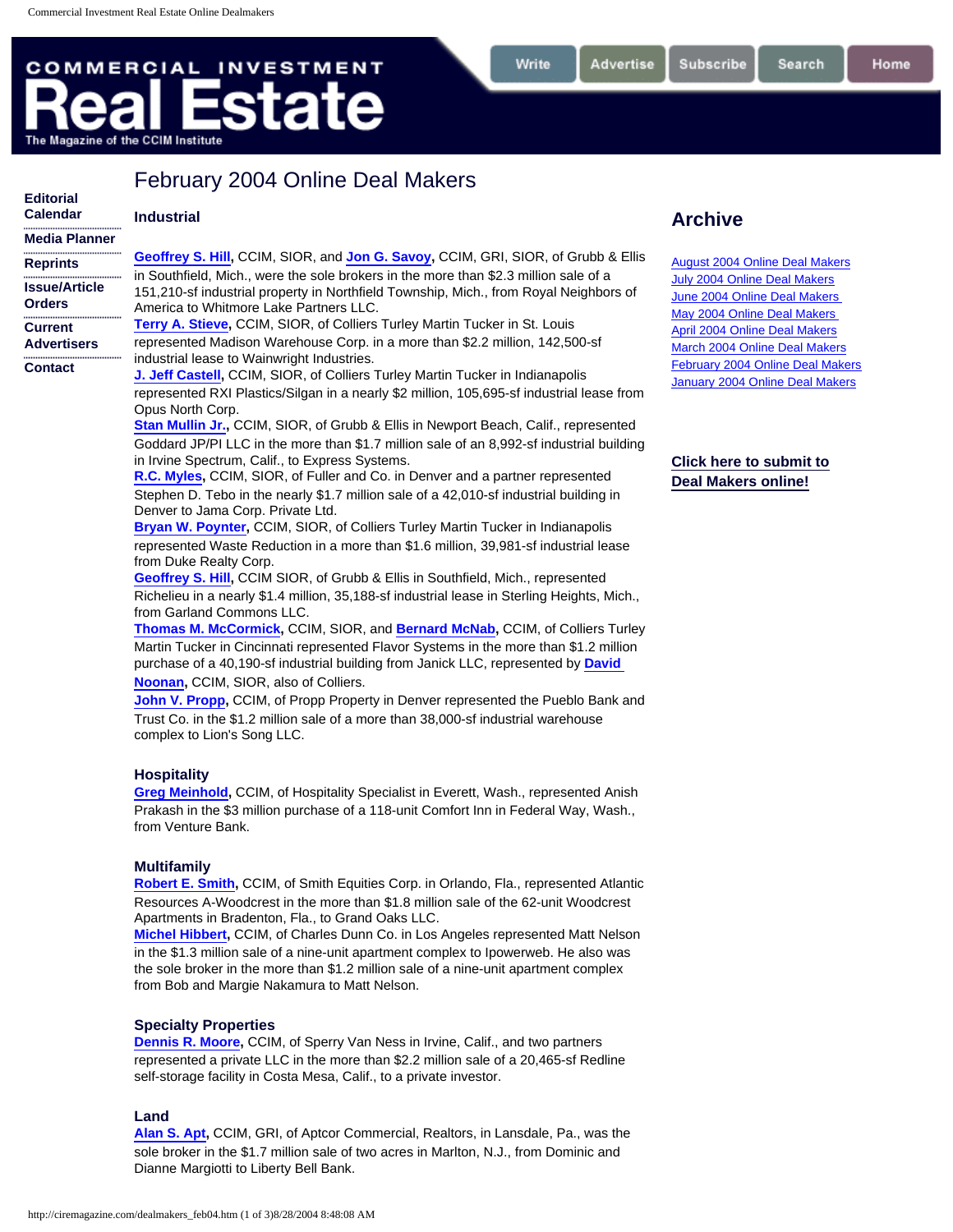**[Fritz A. Kauffman,](http://popeye.cciminstitute.com/rbp/detail_search.asp?member_id=6255847)** CCIM, SIOR, of Colliers Turley Martin Tucker in Indianapolis represented Mark Harrison, Trustee, in the more than \$1.1 million sale of nearly 9.6 acres to Wal-Mart Stores East.

**[Jeffrey R. Bender,](http://popeye.cciminstitute.com/rbp/detail_search.asp?member_id=6604807) CCIM, SIOR, of Colliers Turley Martin Tucker in Cincinnati and a** partner represented Em-A-Non in the \$1 million sale of 20 acres to Timberlake Family LP.

## **Office**

**[Steven Eisenshtadt,](http://popeye.cciminstitute.com/rbp/detail_search.asp?member_id=6473862)** CCIM, of Friedman Real Estate Group in Farmington Hills, Mich., represented Lennar in a \$2.9 million, 16,327-sf office lease in Detroit to Strategic Staffing.

**[Scott Bazoian](http://popeye.cciminstitute.com/rbp/detail_search.asp?member_id=6255976),** CCIM, SIOR, and **[David A. Kelpe](http://popeye.cciminstitute.com/rbp/detail_search.asp?member_id=6618041),** CCIM, of Colliers Turley Martin Tucker in St. Louis represented the Automobile Club of Missouri in a more than \$2 million, 18,732-sf office lease from 3445 Causeway Boulevard LP.

**[Robert Lowe,](http://popeye.cciminstitute.com/rbp/detail_search.asp?member_id=6619522)** CCIM, and **[Whit McCrary,](http://popeye.cciminstitute.com/rbp/detail_search.asp?member_id=6611272)** CCIM, of Colliers Turley Martin Tucker in Brentwood, Tenn., and a partner represented Faulkner Mackie Cochran in a nearly \$2 million, 7,767-sf office lease to American Center Partnership.

**[Carol Warren,](http://popeye.cciminstitute.com/rbp/detail_search.asp?member_id=6179561)** CCIM, of Colliers Arnold Commercial Real Estate Services in Clearwater, Fla., represented VMS Properties in the more than \$1.8 million purchase of a 19,400-sf office building from MRDM.

**[D. Michael Posten](http://popeye.cciminstitute.com/rbp/detail_search.asp?member_id=6505980),** CCIM, SIOR, of Colliers Turley Martin Tucker in Kansas City, Mo., and a partner represented Blue Cross/Blue Shield of Kansas City in a more than \$1.6 million, 45,067-sf office space lease to H&R Block Tax Services. He and another partner represented Community America Credit Union in a \$1.4 million, 16,883-sf office lease to Silver Oak Services LLC.

**[Darrin L. Boyd,](http://popeye.cciminstitute.com/rbp/detail_search.asp?member_id=6395851)** CCIM, and **[David A. Moore](http://popeye.cciminstitute.com/rbp/detail_search.asp?member_id=6508784),** CCIM, SIOR, of Colliers Turley Martin Tucker in Indianapolis represented ZIRP- Castleton LLC in a more than \$1.6 million, [51,569-sf offic](http://popeye.cciminstitute.com/rbp/detail_search.asp?member_id=6314405)e lease to AdminStar Federal.



**« [E. Thomas Naseef,](http://popeye.cciminstitute.com/rbp/detail_search.asp?member_id=6314405)** CCIM, of Coldwell Banker Commercial ETN in Las Vegas and a partner represented RKC Corp. in a more than \$1.5 million, 60-month, 20,900-sf office lease to Novum Pharmaceutical Research. He and partner also represented Imperial Capital Bank in the \$1.3 million sale of an 8,525-sf office building to Boulder City Properties LLC.

**[J. Michael Statter](http://popeye.cciminstitute.com/rbp/detail_search.asp?member_id=6634542),** CCIM, of Colliers Turley Martin Tucker in St. Louis and a partner represented Innovative Benefits Group in a more than \$1.2 million, 10,967-sf office lease from Duke Realty Corp.

**[David A. Morris,](http://popeye.cciminstitute.com/rbp/detail_search.asp?member_id=6395890)** CCIM, SIOR, and **[Clarence M. Turley Jr.,](http://popeye.cciminstitute.com/rbp/detail_search.asp?member_id=5591301)** CCIM, SIOR, of Colliers Turley Martin Tucker in St. Louis represented Mercantile Properties in a more than \$1.1 million, 17,485-sf office lease to Roberts, Perryman, Bomkamp & Meives.

#### **Mixed-Use**

**[John McLaughlin](http://popeye.cciminstitute.com/rbp/detail_search.asp?member_id=6258591),** CCIM, of McLaughlin Investments in Burlington, Mass., was the sole broker in the nearly \$2.5 million sale of a 13,500-sf retail/office complex from Boston Federal Savings Bank to Ravanis Properties.

**[Brian Cahane,](http://popeye.cciminstitute.com/rbp/detail_search.asp?member_id=6633426)** CCIM, of Coldwell Banker Commercial ETN in Las Vegas and a partner represented Furniture Mart in the \$1 million purchase of a 17,652-sf retail/ mixed-use property from Lawrence Hegwood.

#### **Retail**

**[Michael K. Houge](http://popeye.cciminstitute.com/rbp/detail_search.asp?member_id=6445364),** CCIM, SIOR**, [Keith A. Sturm,](http://popeye.cciminstitute.com/rbp/detail_search.asp?member_id=6314067)** CCIM, and **[Deborah K. Vannelli,](http://popeye.cciminstitute.com/rbp/detail_search.asp?member_id=6620007)**  CCIM, of Upland Real Estate Group in Minneapolis were the sole brokers in the \$2.8 million sale of a 10,800-sf CVS Pharmacy in St. Clair, Mich., between two private investors. They also represented a private seller in the \$2.2 million sale of a 9,897-sf KinderCare Learning Center in Glastonbury, Conn., and the \$1.4 million sale of a 6,200-sf KinderCare Learning Center in Bonney Lake, Wash., to another private investor. They also represented a private investor in the more than \$1 million sale of a 7,115-sf H&R Block-leased retail property in Dearborn, Mich., to another private investor.

**[Rebecca L. Wells,](http://popeye.cciminstitute.com/rbp/detail_search.asp?member_id=6645218)** CCIM, of Colliers Turley Martin Tucker in Indianapolis represented Clover Properties in the more than \$2.1 million sale of a 13,920-sf retail building to Arcadia Real Estate.

**[Carl G. Russell,](http://popeye.cciminstitute.com/rbp/detail_search.asp?member_id=4730366)** CCIM, GRI, SIOR, of George J. Smith & Son Commercial & Investment Real Estate in Milford, Conn., was the sole broker in the nearly \$1.4 million sale of a 9,050-sf shopping center in Avon, Conn., from Willowbrook Associates to BZHK.